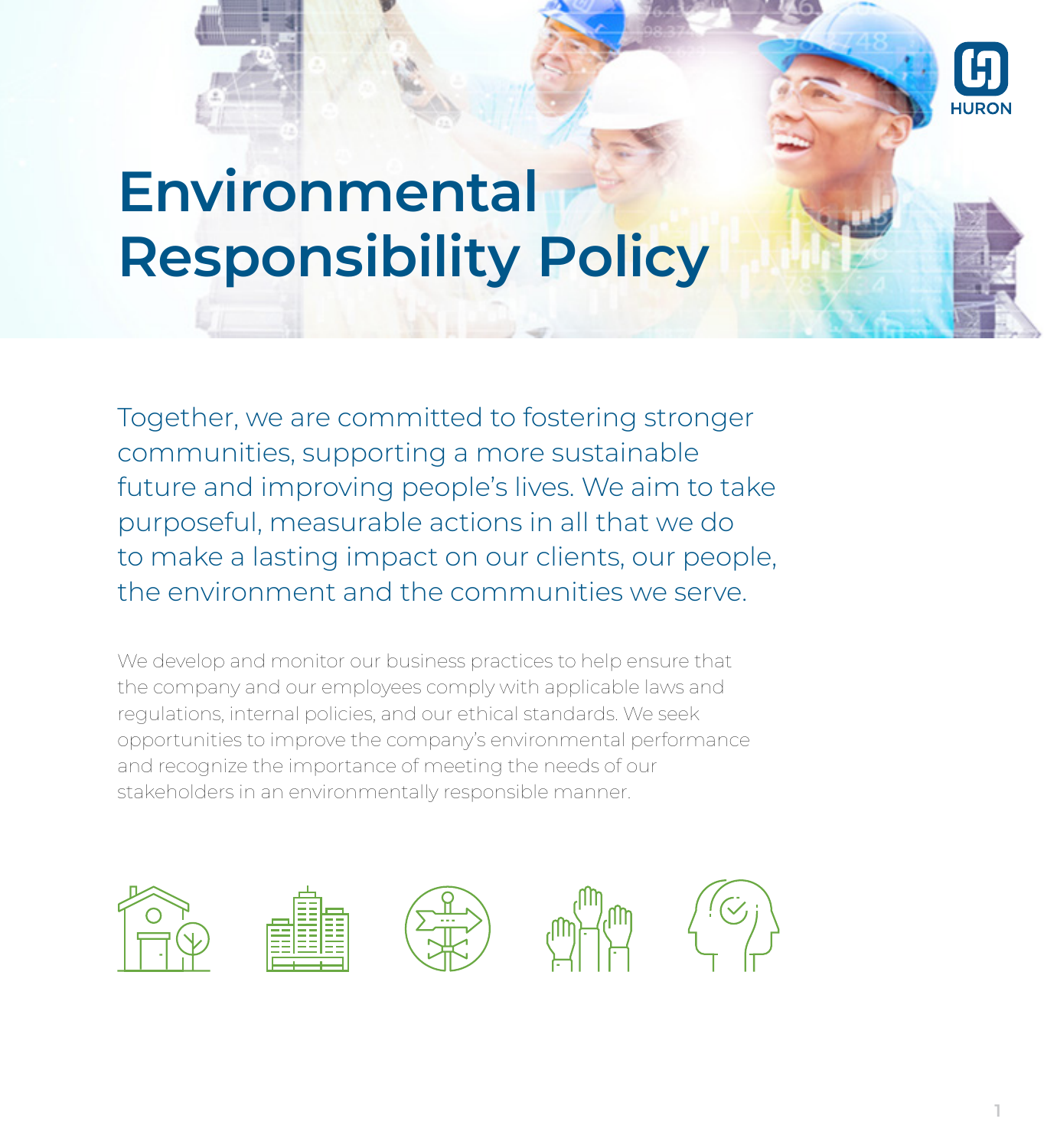# **Oversight**

The Huron board of directors' Nominating and Corporate Governance (N&CG) Committee provides direct oversight of our companywide environmental, social and governance (ESG) strategy, activities and practices, including corporate responsibility and environmental sustainability matters. As part of its oversight, the N&CG Committee receives updates on the company's strategy and progress on ESG initiatives and commitments, including how we activate our people, operations and communities to promote sustainable economic growth.

Huron's executive leadership team (ELT) is focused on engaging with stakeholders on ESG topics on a regular basis. The ELT works directly with the board, the Enterprise Risk Management (ERM) Committee and cross-functional leaders on key ESG topics. In addition to board and ELT-level oversight, our ERM Committee has oversight of Huron's risk management activities. As part of that scope, the ERM Committee monitors environmental and sustainabilityrelated risks associated with our business.

This oversight structure, along with our cross-functional team, facilitates an integrated, holistic and companywide approach to managing environmental risks and opportunities. As we focus on operating our business in a manner that reduces our impact on the environment, our priorities are focused on local operations, travel and employee engagement.

# **Environmental Impact**

As a professional services firm, we do not manufacture or distribute products or generate hazardous wastes or wastewater. Yet, carbon emissions related to travel, which is a necessary part of our business, is an area that provides an opportunity for us to reduce our environmental impact. In addition, we aim to have our local office operations align with sustainability standards and leverage energy efficiency measures within our space. Further, harnessing our people's passion and creativity toward environmental sustainability enables Huron to make an impact on our own organization as well as on the greater communities in which we live and work. Therefore, engaging our people and focusing on where they work, and how they get there, are the pillars of our strategic framework to address climate change and create a more sustainable environment for future generations.



In 2021, we began gathering our greenhouse gas (GHG) emissions data to estimate our environmental impact, beginning with a baseline calculation for 2019. By measuring and publicly disclosing our GHG emissions on an annual basis, we are better able to identify our impact on the environment and where and how we should prioritize opportunities to lessen that impact.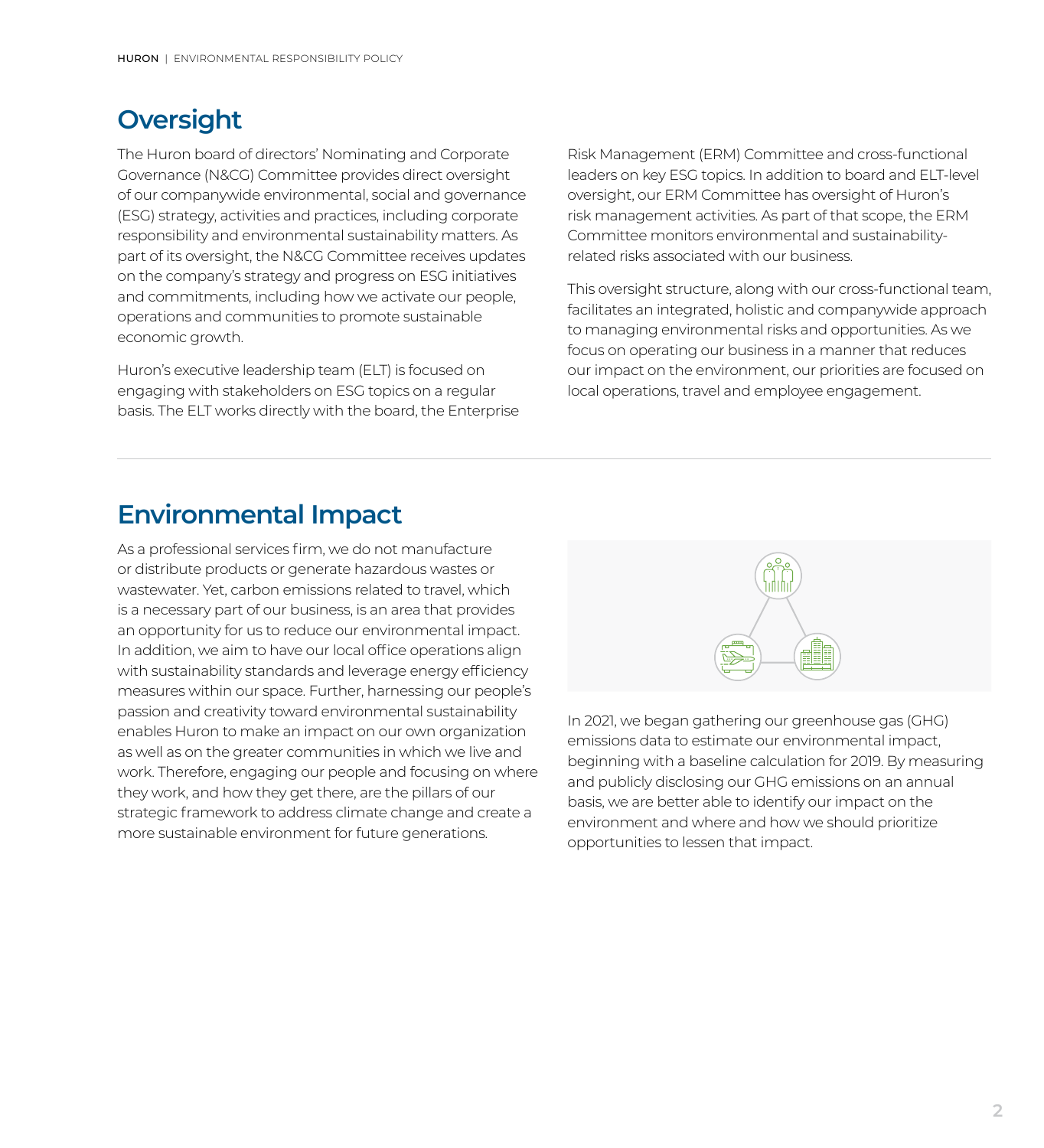25,000 7.5 Emission Intensity (tCO2e/employee) (tCO2e/employee) Emission Intensity 20,000 6 **GHG** Emissions GHG Emissions 15,000 4.5 10,000 3 5,000 1. 5  $\Omega$  $\Omega$ 2019 2020 2021

**Measuring Our Environmental Impact: GHG Emissions**

|  |                            | 2019      | 2020     | 2021     |
|--|----------------------------|-----------|----------|----------|
|  | <b>SCOPE 1</b>             | 829.42    | 771.13   | 994.40   |
|  | <b>SCOPE 2</b>             | 949.30    | 552.45   | 426.56   |
|  | <b>SCOPE 3</b>             | 22,442.18 | 5,213.95 | 3,408.50 |
|  | <b>TOTAL</b>               | 24,220.90 | 6,537.53 | 4,829.46 |
|  | <b>TOTAL EMPLOYEES</b>     | 3,750     | 3,807    | 4,609    |
|  | <b>EMISSIONS INTENSITY</b> | 6.46      | 1.72     | 1.05     |

#### 1. The GHG emissions in this chart cover only the emissions-producing activities listed and are estimated using the methods, emissions factors, and assumptions detailed in in our GHG Emissions Calculations Methodology. They are not exhaustive of all of Huron's GHG emissions-producing activities.

2. tCO2e is metric tons in carbon dioxide equivalent.

- 3. Total employees include full-time employees as of Dec. 31, 2019, Dec. 31, 2020, and Dec. 31, 2021, respectively.
- 4. For more details on the methodology for these environmental impact calculations, please refer to Huron's GHG Emissions Calculations Methodology in the Appendix.

# **Local Operations**

We are committed to reducing energy consumption and waste generation resulting from our business operations. Below are some of the ways in which we exhibit this commitment:

- Consider conservation criteria (ENERGY STAR® and/ or LEED® green building program certification) in selecting buildings to lease for offices globally.
- All office space remodeling is to be done consistent with environmental codes, and installed lighting should use low-energy devices.
- Continuously optimize our office designs to reduce the company's physical office footprint.
- Encourage recycling in our workplaces across the globe, including providing clearly marked containers in cafeterias to recycle aluminum cans and in workstations to recycle paper.
- Eliminated single-use plastic items (e.g., utensils, straws, coffee stirrers, plastic-coated disposable cups, etc.) in

Huron cafeterias, and encourage employees to bring their own reusable cutlery, bottles and mugs.

- Office copiers default to two-sided printing to reduce paper usage and waste. We also utilize electronic and print-on-demand options in order to minimize printed marketing materials, inclusive of utilizing a Notice and Access delivery method for distributing our proxy materials to shareholders to reduce our paper usage.
- Use a certified third-party company to manage our electronic waste program, ensuring computers and other information technology (IT) hardware that are no longer useful are repurposed or disposed of in an ethically and environmentally responsible manner.
- Transition from traditional data centers to the cloud.

#### **3**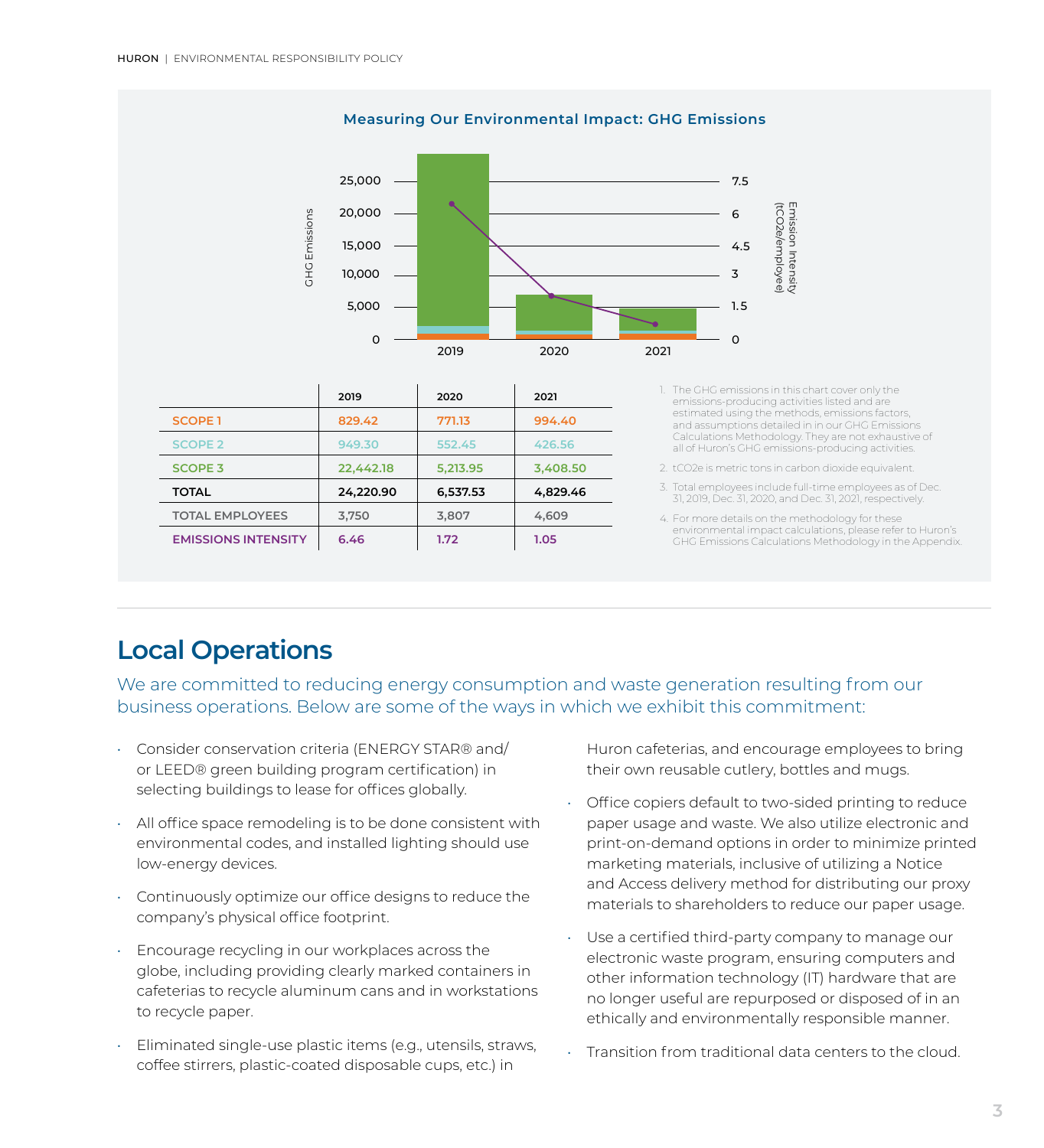# **Travel**

We recognize travel is a requirement for our business and it makes up a significant part of our carbon emissions. We have committed to monitoring and improving our operations to reduce our travel-related environmental impact and developing strategies to reduce emissions where possible.

- Huron has reduced our client travel, which has become part of our client delivery methodology.
- Huron has rolled out programs that facilitate client work through remote technology, which decreases carbon emissions from air, rail, car and hotel.
- Huron has invested in global video conferencing technologies, including Zoom and Microsoft Teams, to allow employees and clients to meet on demand, reducing the need for in-person internal meetings and minimizing unnecessary travel.
- Huron deploys flexible work arrangements across the enterprise, allowing for remote work or work-fromhome arrangements when feasible, which reduces our employees' need to travel by air, rail or car.
- For day-to-day commuting, the company provides opportunities for employees to obtain tax savings for utilizing public transportation or ride-sharing services.

# **Employee Engagement**

We engage employees across the company to help drive sustainability efforts, raise awareness of environmental issues and promote environmental responsibility.

- Huron leverages Green Teams established by geography, as well as by staffing locations, to implement individual and collective changes that reduce our environmental footprint at our offices, at client sites, at an individual employee's home and in our communities.
- We provide financial donations to nonprofit organizations that promote sustainability and ecofriendly practices.
- Huron develops programming for our employees to participate in community service activities that further our environmental stewardship, including cleanup of local parks, planting community gardens and sharing our best "green" practices with youth.

In delivering on this policy, Huron is committed to a program of continual improvement and working with our various stakeholders to further environmental-related opportunities. On an annual basis, we will report on our environmental sustainability-related priorities in our Environmental, Social and Governance Report, including related addendums.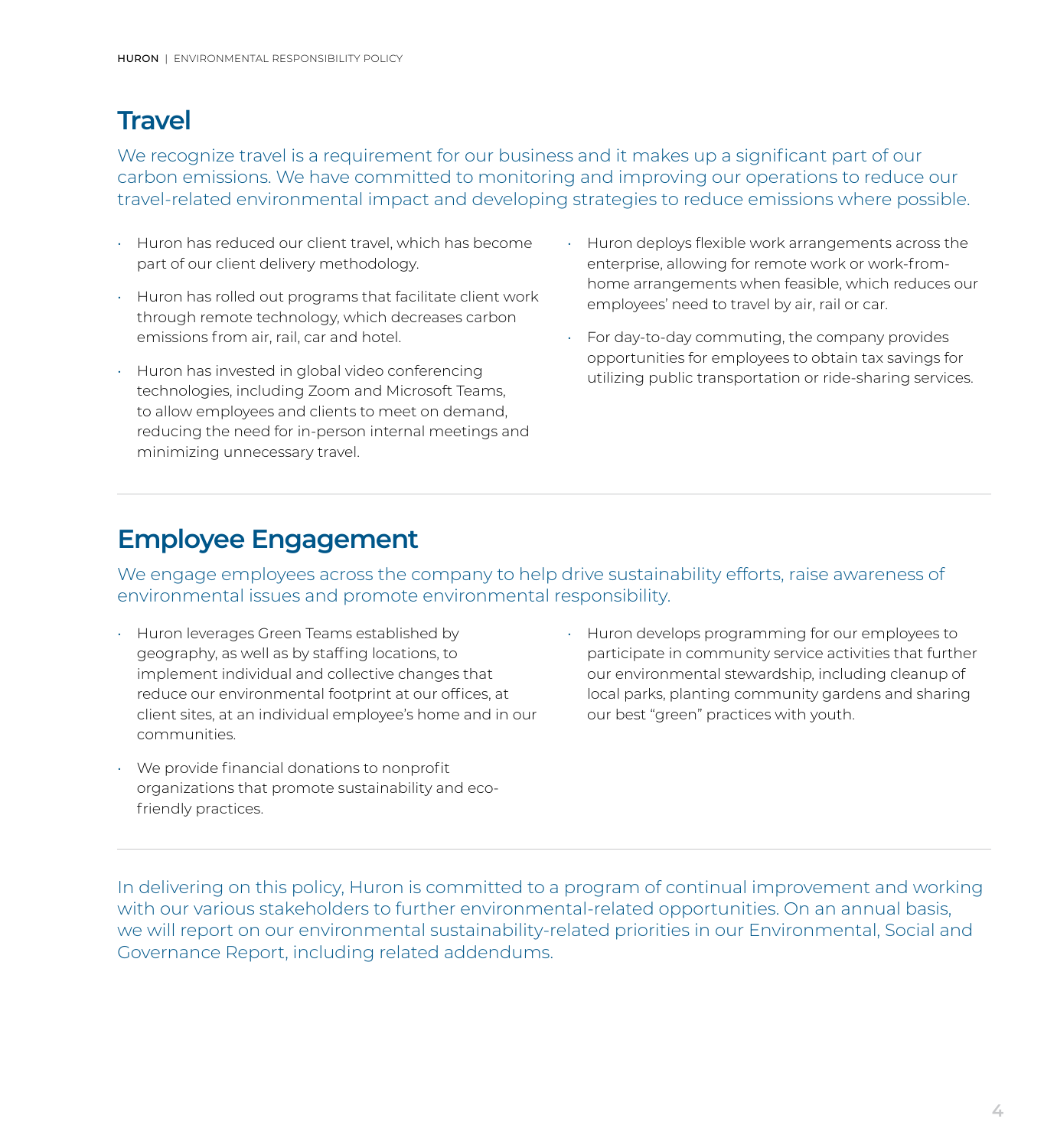# **Appendix**

### *GHG Emissions Calculation Methodology*

Huron's GHG emissions calculations were completed by AccountAbility, a global consulting and standards firm that works with organizations on ESG matters. The structure of Huron's emissions calculations was based off the Greenhouse Gas (GHG) Protocol's Corporate Standard Revised Edition. As this was Huron's first time assessing its GHG calculations, several types of activity data were not readily available. As such, Huron's GHG calculations were limited to minimum recommended inclusions for professional services office-based environments.

## SCOPE 1

Emissions that occur from sources that are controlled or owned by Huron

### **Activity data included:**

• Stationary Combustion: Stationary combustion refers to the combustion of fuels that are purchased by Huron and/or consumed at Huron's office locations, including for activities such as office heating or on-site electricity generation or in equipment such as generators, boilers, furnaces and other types of stationary fuel combustion technologies owned, leased or controlled by Huron.

Huron's stationary combustion activity has been estimated based on Huron's total office square footage (excluding subleased locations) and U.S. Energy Information Administration (EIA) average energy consumption data.

• Mobile Combustion: Mobile combustion refers to all vehicles owned or leased by Huron, and their related exhaust emissions.

Huron's emissions calculations included fuel usage by fuel type for two company-owned aircraft.

In the absence of 2019 mobile combustion activity data, Huron's 2020 mobile combustion activity has been applied as a proxy for 2019 activity. 2020 and 2021 mobile combustion activity has been calculated by using Huron's actual 2020 and 2021 mobile combustion activity data.

#### **Emissions factors included:**

• Emissions factors for stationary and mobile combustion were applied using the emission factors for greenhouse gas inventories provided by the U.S. Environmental Protection Agency (last modified: April 2021).

## SCOPE 2

Emissions associated with Huron's purchase of electricity, steam, heat or cooling

## **Activity data included:**

• Purchased Electricity: Purchased electricity refers to electricity supplied to Huron's office locations by local utility providers or other off-site sources.

Due to the limited availability of actual purchased electricity data, purchased electricity activity for domestic and overseas offices has been estimated based on an extrapolation of the actual electricity consumption of Huron's Chicago office (the company's headquarters) being proportionally applied by square footage for Huron's total office footprint (excluding sublocations except where Huron continues to pay the electricity bill).

## **Emissions factors included:**

- Domestic: Emission factors for greenhouse gas inventories provided by the U.S. Environmental Protection Agency (last modified: April 2021).
- Overseas: Country-specific electricity grid greenhouse gas emission factors provided by www.carbonfootprint. com (last updated: September 2020).